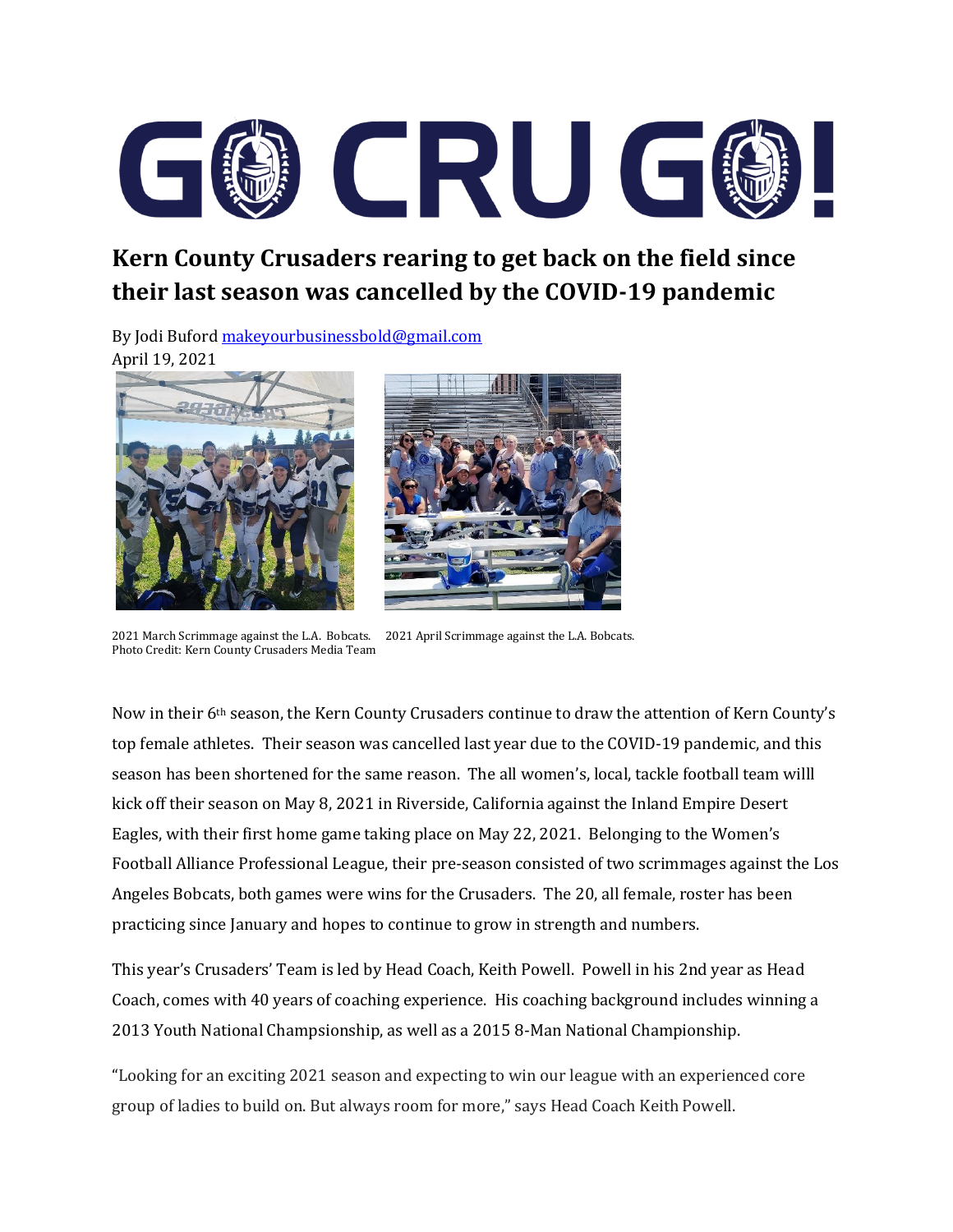Powell is acccompanied in leadership by their Defensive Coordinator, Ryan Brandon. Brandon has been with the Crusaders from the start, and helps with all aspects of the game. Brandon comes with 15 plus years of high school and college level coaching experience.

"We all know the difficulties of this pandemic and what our country has had to go through. But the athletes that have pushed through, stayed the course and safely continued to train have shown extreme grit and determination, which is a huge reflection of their character. This season means so much more than years past and why the coaching staff is excited to see these amazing athletes perform on the football field, "boasts Defensive Coordinator, Ryan Brandon.

Zach Richardson, owner of the team for six years now, started the league to promote female athletes and their place in a male dominated sport. A native of Bakersfield, he continues to grow the team to bring positivity to the diverse, athletic women of Kern County.

"The excitement for the Kern County Crusaders' program and the players for our 2021 season is unparalleled to years past. Our staff and hardworking players, while excited to get back on the field, are even more focused on making sure that we can complete our season after our cancellation of the 2020 season. The entire organization is aware of the hardships returning from 1 season off and their hard work and dedication know how important it is to play in 2021 and continue to build on the foundation of what they have helped establish for many more years," claims Team Owner, Richardson.

The Crusaders are grateful for their ongoing list of partners, and hope for more of the community to become involved. This year they are supported by Strength and Health Gym, Fabulous Burger, RLH Fire Protection, A3 Sports Performance, Your Drugstore, Hookem n Bookem Outdoors, LEVL Lifestyle and Shropshire Chiropratic. The Crusaders are always welcoming new partners, check out their website at **Sponsor Us** for more information.

The community is invited to come out and support these athletes. You can find their full schedule here [2021 Game Schedule.](https://www.kerncrusaders.com/) Home game's will be played at West High School located at 1200 New Stine Road in Bakersfield, California.

## **Kern County Crusader's 2021 Roster**

**Coaches:** Keith Powell (Head Coach, Offensive Coordinator), Ryan Brandon (Defensive Coordinator), David Gambill (O-Line Coach), Tracy Terry (Line Coach) and Tyler Potter (Defense Assistant Coach)